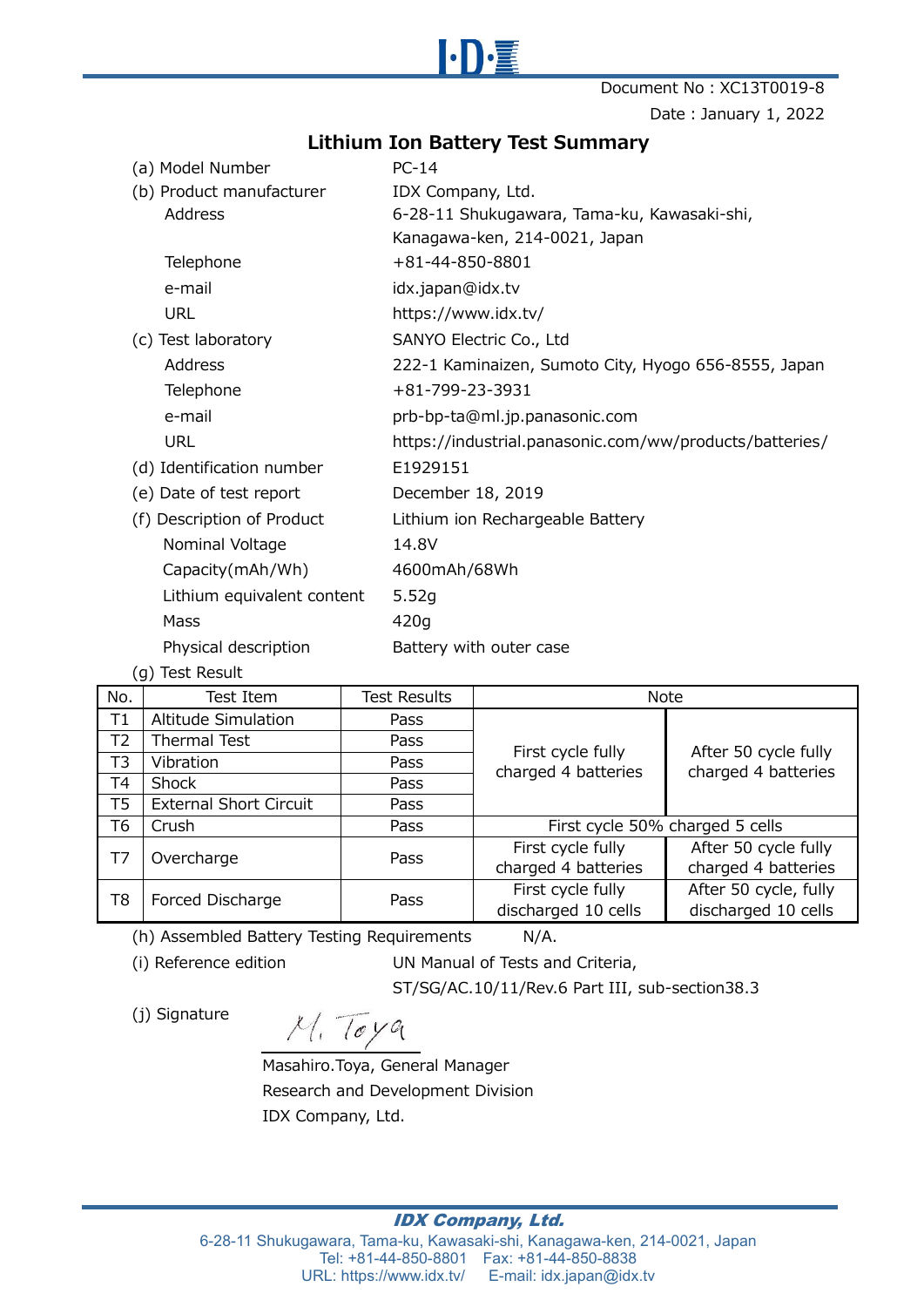

IDX Company, Ltd. 6-28-11 Shukugawara, Tama-ku, Kawasaki-shi, Kanagawa-ken, 214-0021 JAPAN TEL: +81-44-850-8801 FAX: +81-44-850-8838 http://www.idx.tv

> Issued: December 24, 2021 No. XC09T0035-21

# **SAFETY DATA SHEET FOR PRODUCT**

## **1. PRODUCT AND COMPANY IDENTIFICATION**

- Product Name : Lithium Ion Rechargeable Battery Pack

- Product code : E-50, E-50, E-50S, E-80, E-80S, E-7, E-7S\*note, E-10, E-10S, NP-L7, NP-L7S, NP-L50, NP-L50S, NP-L46, NP-L40, NP-L40S SSL-VBG50,SL-VBD50(serial No.1Cxxxxxx,1Dxxxxxx-) PC-14(for ENDURA ELITE, ELITE-S),  $\mathbb{R}$  . The set of the set of  $\mathbb{R}$ note: E-7S, excluded serial No.CX02001~CX03148

- Company Name : IDX Company, Ltd.

- Address : 6-28-11 Shukugawara, Tama-ku, Kawasaki-shi, Kanagawa-ken, 214-0021 Japan

- TEL :  $+81-44-850-8801$ 

- FAX : +81-44-850-8838

- Emergency Telephone Number : +81-44-850-8831 (Technical Development. Direct)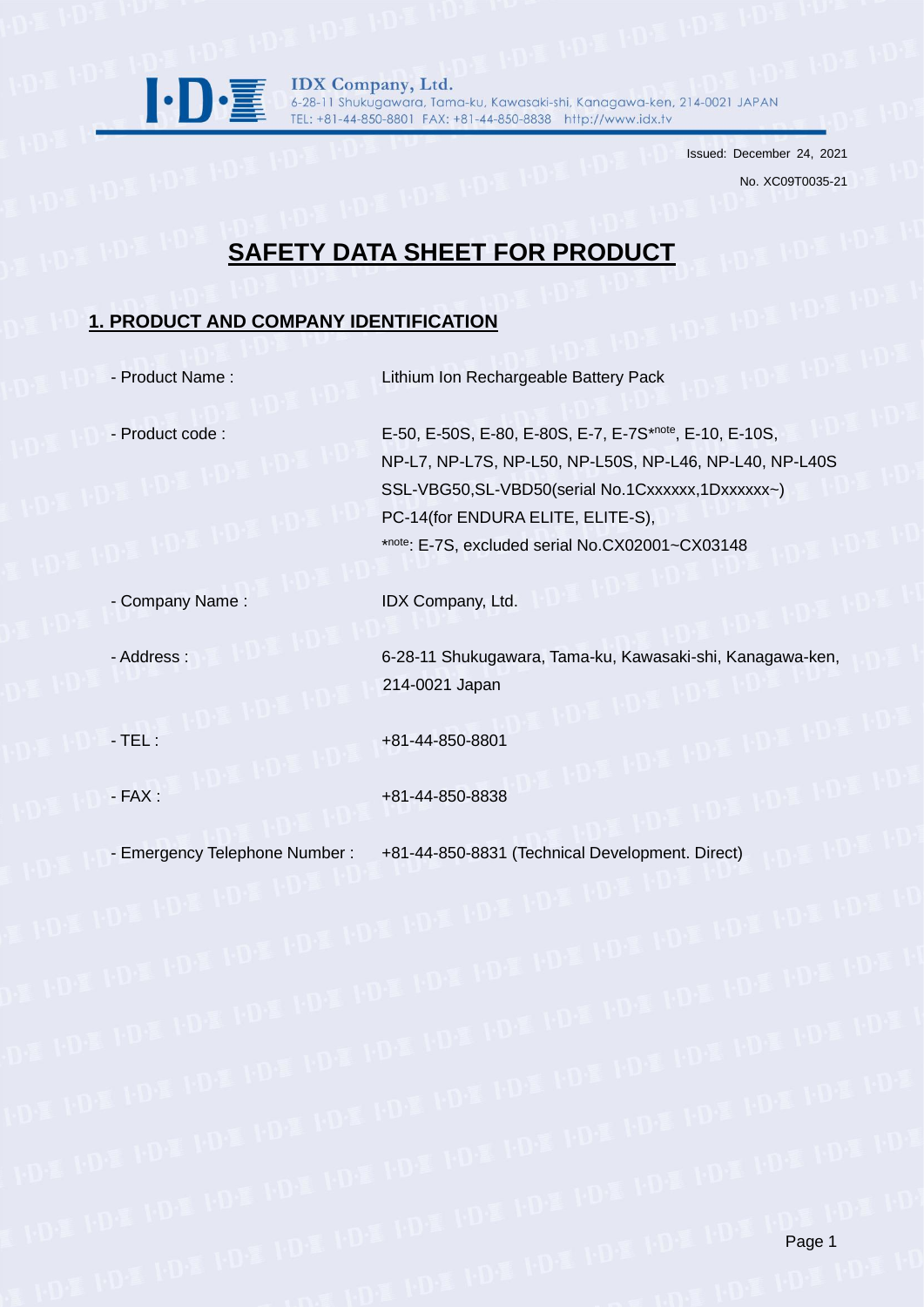## **2. HAZARDS IDENTIFICATION**

## **For cell**

For the battery cell, chemical materials are stored in a hermetically sealed metal or metal laminated plastic case, designed to withstand temperatures and pressures encountered during normal use. As a result, during normal use, there is no physical danger of ignition or explosion and chemical danger of hazardous materials' leakage.

However, if exposed to a fire, added mechanical shocks, decomposed, added electric stress by miss-use, the gas release vent will be operated. The battery cell case will be breached at the extreme, hazardous materials may be released.

Moreover, if heated strongly by the surrounding fire, acrid gas may be emitted.

- GHS Classification : Not availabel

(This products is outside the scope of GHS system since it's considered as an "article".) - Most important hazard and effects

Human health effects

- Inhalation : The steam of the electrolyte has an anesthesia action and stimulates a respiratory tract.
- Skin contact : The steam of the electrolyte stimulates a skin. The electrolyte skin contact causes a sore and stimulation on the skin.
- Eye contact : The steam of the electrolyte stimulates eyes. The electrolyte eye contact causes a sore and stimulation on the eye. Especially, substance that causes a strong inflammation of the eyes is contained.
- Environmental effects : Since a battery pack remains in the environment, do not throw out it into the environment.

- Specific hazards :

If the electrolyte contacts with water, it will generate detrimental hydrogen fluoride. Since the leaked electrolyte is inflammable liquid, do not bring close to fire.

## **For molding case**

According to GHS Classification

- Classification : Not Classification
- Possible hazards : No specific dangers known

## **3. COMPOSITION / INFORMATION ON INGREDIENTS**

### **For cell**

- Substance or preparation: Preparation
- Information about the chemical nature of product:\*1

| <b>Portion</b>            | Material name                                    | Concentration<br>range (wt $%$ ) |
|---------------------------|--------------------------------------------------|----------------------------------|
| Positive electrode        | Lithium transition metal oxidate (Li[M]m[O]n *2) | $20 - 60$                        |
| Positive electrode's base | Aluminum                                         | $1 - 10$                         |

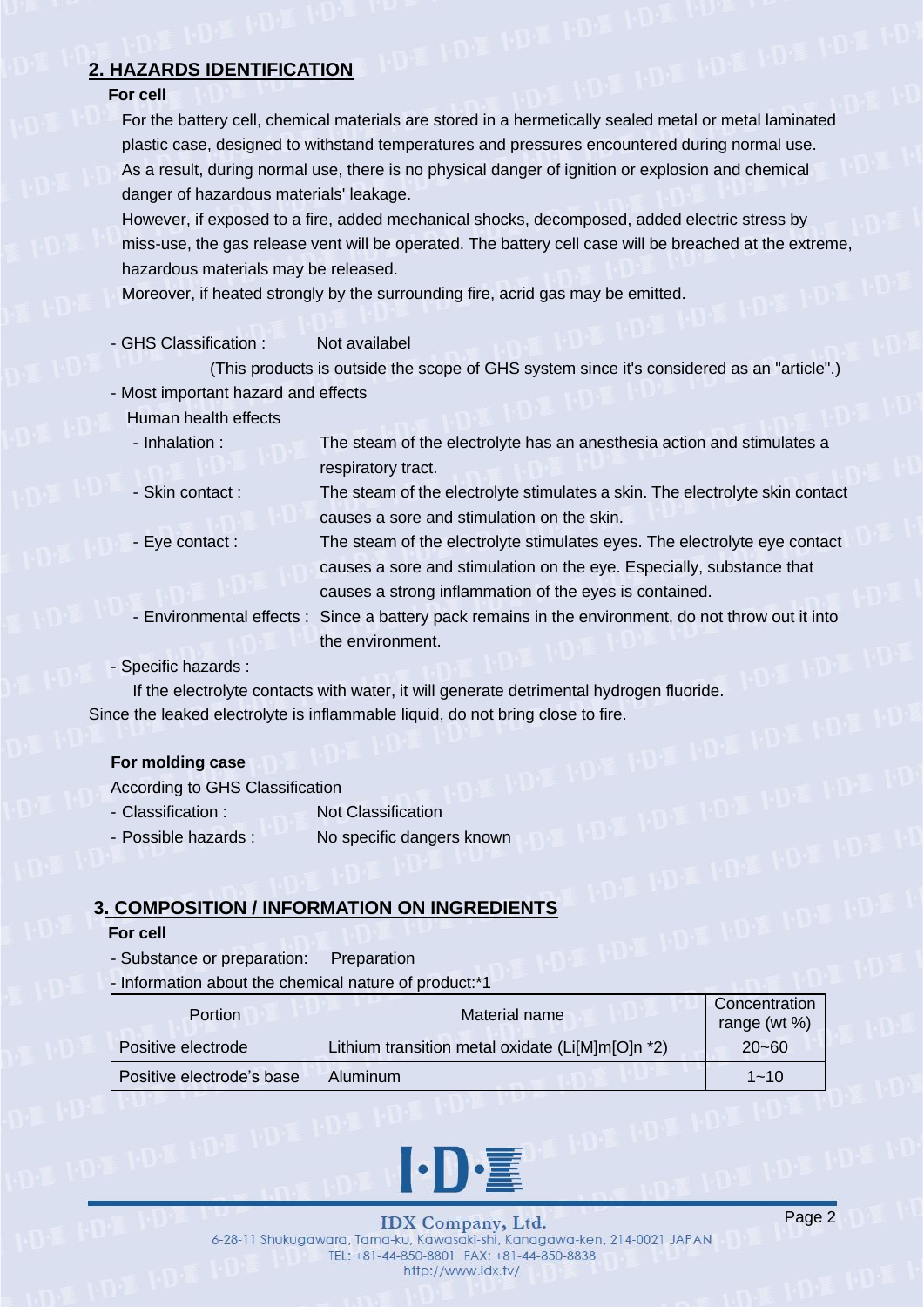| Negative electrode        | Carbon                                                                                           | $10 - 30$ |  |
|---------------------------|--------------------------------------------------------------------------------------------------|-----------|--|
| Negative electrode's base | Copper                                                                                           | $1 - 15$  |  |
| Electrolyte               | Ethyl methyl carbonate<br>Diethyl carbonate<br>Ethylene carbonate<br>Lithium hexafluorophosphate | $5 - 25$  |  |
| Outer case                | Aluminum, Iron, aluminum laminated plastic                                                       | $1 - 30$  |  |

*\*1 Not every product includes all of these materials.*

*\*2 The letter M means transition metal and candidates of M are Co, Mn, Ni and Al. One compound includes one or more of these metals and one product includes one or more of the compounds. The letter m and n means the number of atoms.*

### **For molding case**

| - Chemical Name:     | Polycarbonate based on bisphenol A                   |  |
|----------------------|------------------------------------------------------|--|
| - Composition:       | more than 81 wt%(CAS No.25971-63-5)<br>Polycarbonate |  |
|                      | Flame Retardant less than 12 wt%                     |  |
|                      | Elastomer less than 7 wt%                            |  |
| - Chemical Formula : | [-0-C6H4-C(CH3)2-C6H4-0-CO-]n-                       |  |
| - CAS Registry No.:  | 25971-63-5                                           |  |

## **4. FIRST-AID MEASURES**

### **For cell**

#### **Spilled internal cell materials**

- Inhalation : Make the victim blow his/her nose, gargle. Seek medical attention if necessary. - Skin contact : Remove contaminated clothes and shoes immediately. Wash extraneous

matter or contact region with soap and plenty of water immediately. - Eye contact : Do not rub eyes. Immediately flush eyes with water continuously for at least 15 minutes. Seek medical attention immediately.

### **A battery cell and spilled internal cell materials**

- Ingestion : Make the victim vomit. When it is impossible or the feeling is not well after vomiting, seek medical attention

### **For molding case**

- Inhalation : If fumes are inhaled, remove person to fresh air. If breathing is difficult, get medical attention.

- Ingestion : This product does not show significant acute toxicity. Get medical attention if considerable amounts of this product are ingested.



**IDX** Company, Ltd. 6-28-11 Shukugawara, Tama-ku, Kawasaki-shi, Kanagawa-ken, 214-0021 JAPAN TEL: +81-44-850-8801 FAX: +81-44-850-8838 http://www.idx.tv/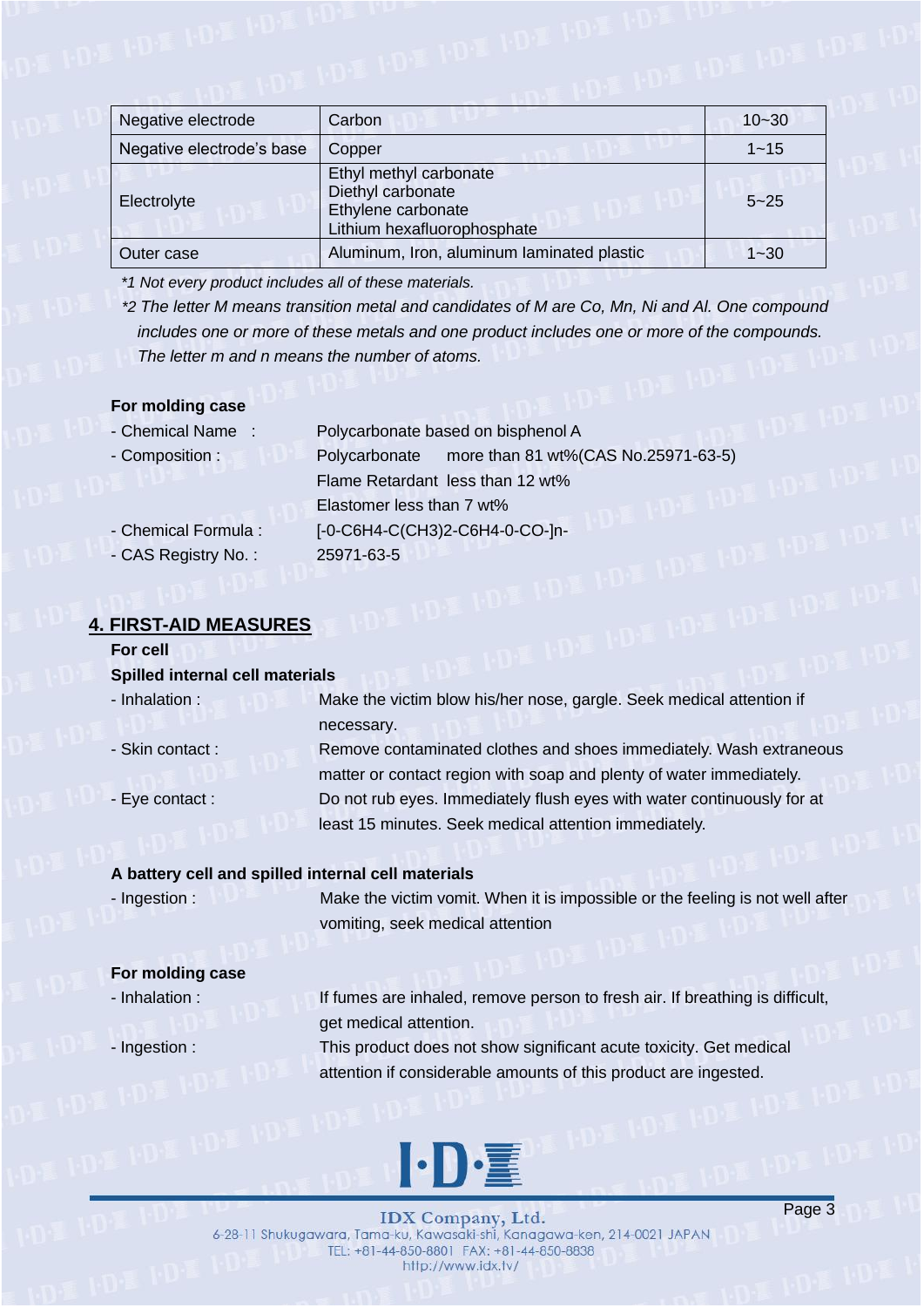- 
- 

- Skin contact : Wash contaminated skin with soap and water after contact with processing vapors and fumes. Immediately cool contaminated skin with water and get medical attention after contact with molten resin. - Eye contact : Flush the eyes with plenty of water without rubbing the eyes with hands. Get medical attention if irritation persists.

### **5. FIRE-FIGHTING MEASURE**

### **For cell**

- 
- 
- Specific methods of fire-fighting : When the battery burns with other combustibles simultaneously,

- Suitable extinguishing media : Plenty of water, carbon dioxide gas, nitrogen gas, chemical powder fire extinguishing medium, and fire foam. - Specific hazards : Corrosive gas may be emitted during fire.

> take fire-extinguishing method which corresponds to the combustibles. Extinguish a fire from the windward as much as possible.

- Special protective equipment for firefighters : Refer to Section 8 -EXPOSURE CONTROLS /

PERSONAL PROTECTION (WHEN THE ELECTROLYTE LEAKS)

### **For molding case**

- Special firefighting procedures : This product is a combustible thermoplastic material which will melt and drip when ignited and gives off combustion product mainly consisting of carbon dioxide carbon monoxide. Formation of traces of aliphatic and aromatic hydrocarbons, aldehydes, acids, phenol and phenol derivatives may occur. Fire-men have to wear self-containing breathing apparatus. - Extinguishing media : Water spray or other Class A extinguishing agent.

## **6. ACCIDENTAL RELEASE MEASURES**

**Spilled internal cell materials, such as electrolyte leaked from a battery cell, are carefully dealt with according to the following.**

- Precautions for human body : Remove spilled materials with protective equipment (refer to Section 8 -EXPOSURE CONTROLS / PERSONAL PROTECTION (WHEN THE ELECTROLYTE LEAKS)). Do not

> inhale the gas as much as possible. Moreover, avoid touching with as much as possible.

- Environmental precautions : Do not throw out into the environment.

- Method of cleaning up : The spilled solids are put into a container. The leaked place is wiped off with dry cloth.

- Prevention of secondary hazards : Avoid re-scattering. Do not bring the collected materials close to fire.

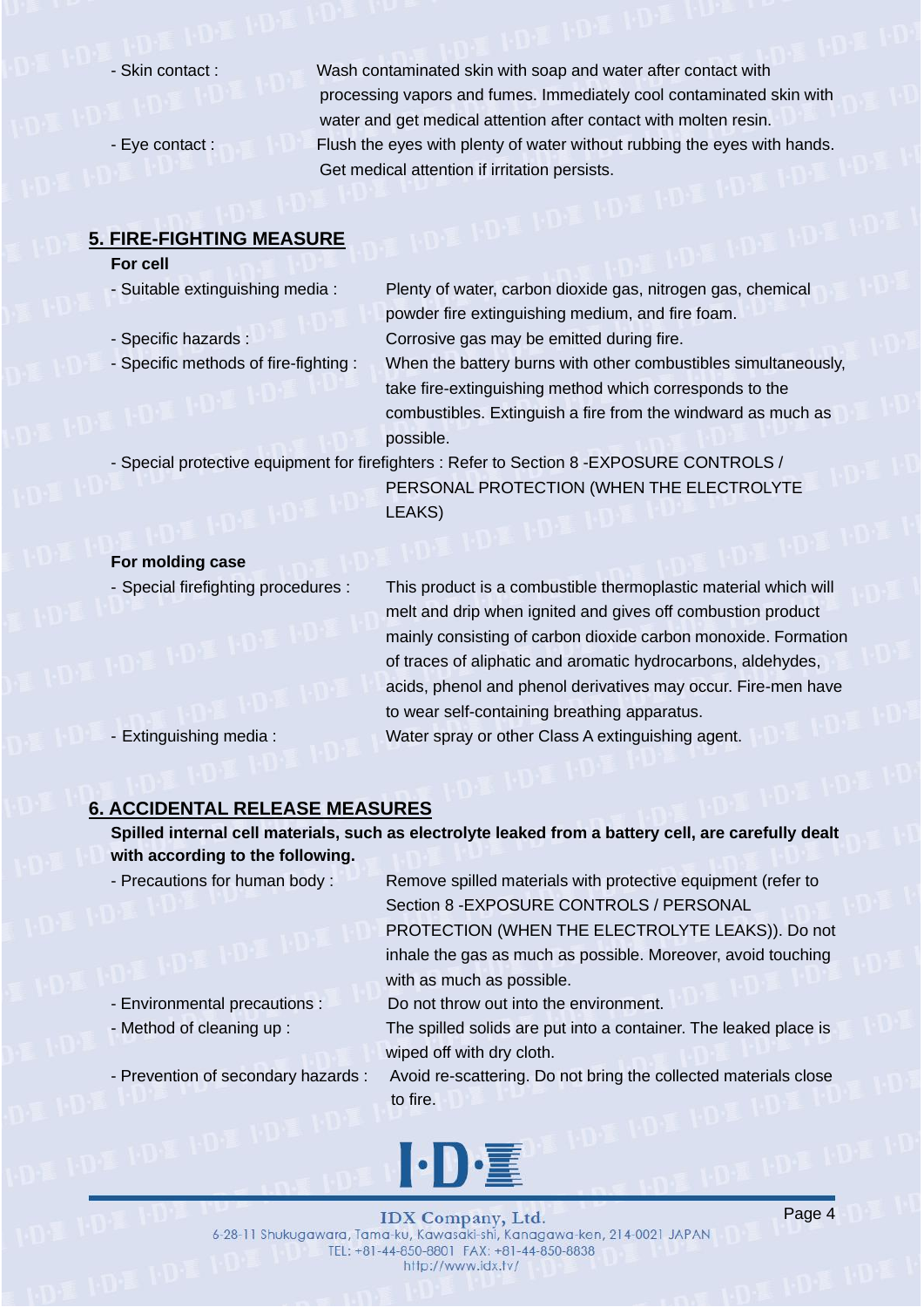### **In general for molding case**

Sweep or gather up product and place in proper container for disposal or recovery. Do not discard in sewers or waterways because fish may eat pallets, resulting in obstruction of their digestive tracts.

## **7. HANDLING AND STORAGE**

### **- Handling**

### **For cell**

- Do not connect the positive terminal to the negative terminal with electrical wire or chain.
- Avoid polarity reverse connection when installing the battery to an instrument.
- Do not wet the battery with water, seawater, drink or acid; or expose to strong oxidizer.
- Do not damage or remove the battery case.
- Keep the battery away from heat and fire.
- Do not disassemble or reconstruct the battery; or solder the battery directly.
- Do not give a mechanical shock or deform.
- Do not use unauthorized charger or other charging method. Terminate charging when the charging process doesn't end within specified time.
- In the case of charging, use only dedicated charger or charge according to the conditions specified by IDX.

## **For molding case**

Avoid breathing processing fumes and vapors. Processing fumes and vapors may cause eye, skin and respiratory tract irritation, and in case of overexposure, nausea and headache. Clean dust form cutting and sanding operation to prevent its accumulation, since it may cause spark due to statics electricity or dust explosion. Properly ground air transportation lines including hoppers, bad filters to prevent accumulation of static electricity.

#### **- Storage**

#### **For cell**

- Do not store the battery with metalware, water, seawater, strong acid or strong oxidizer.
- Make the charge amount less than or equal to 50% then store at -20 $\sim$ 40 degree C in a dry (humidity:  $45~\sim$ 85%) place.

Since deterioration will be faster in the high temperature range than in the low temperature range, so do not keep it in the high temperature range beyond the period that is specified by the seller or owner. - Use insulative and adequately strong packaging material to prevent short circuit between positive and negative terminal when the packaging breaks during normal handling. Do not use conductive or easy to break packaging material.

#### **For molding case**

Store this product in place not subject to direct sunlight or elevated temperatures or where there are no ignition sources. Take measures to prevent an accident due to static electricity from occurring.



**IDX** Company, Ltd. 6-28-11 Shukugawara, Tama-ku, Kawasaki-shi, Kanagawa-ken, 214-0021 JAPAN TEL: +81-44-850-8801 FAX: +81-44-850-8838 http://www.idx.tv/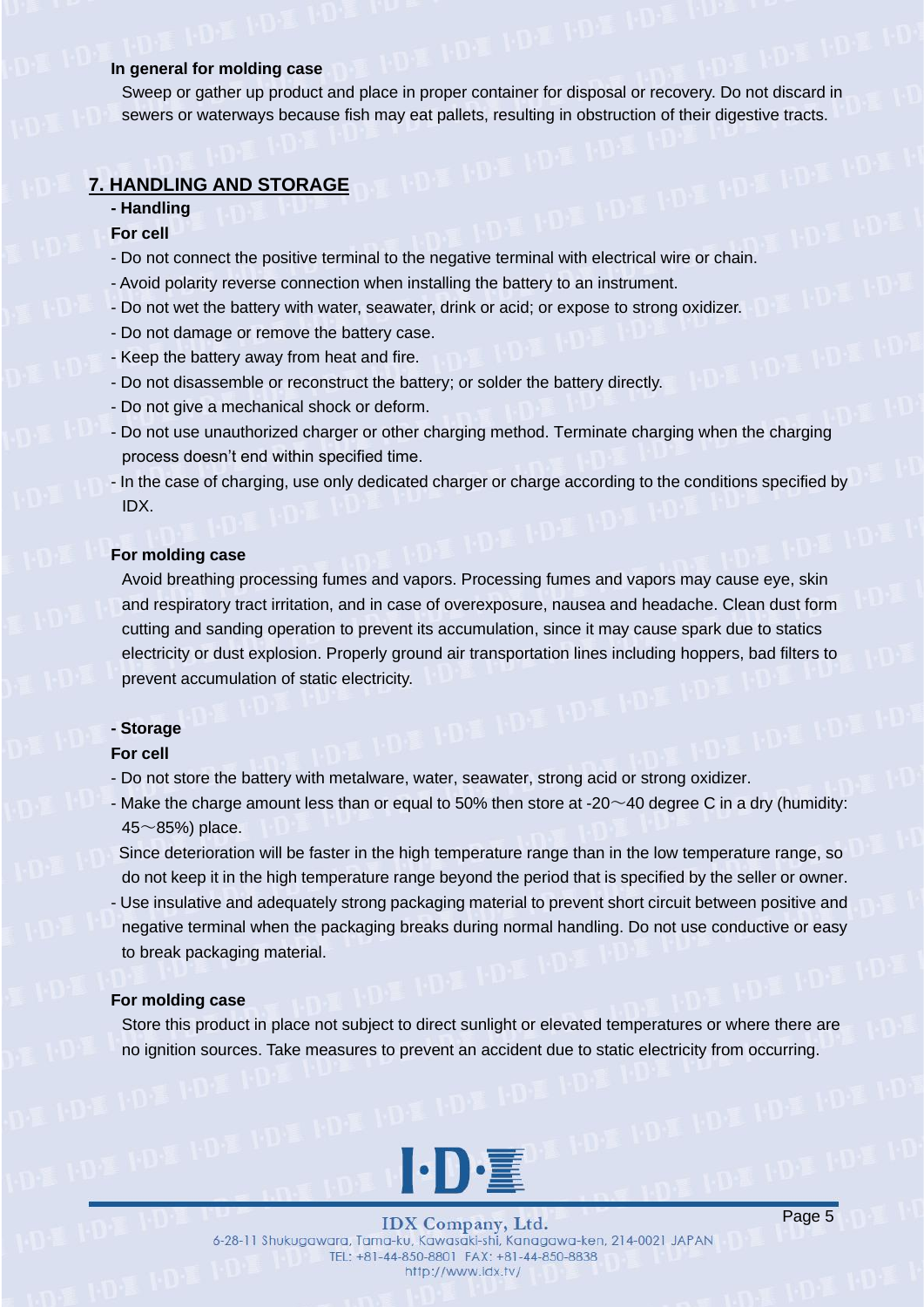## **8. EXPOSURE CONTROL / PERSONAL PROTECTION**(WHEN THE ELECTROLYTE LEAKS)

## **For cell**

- Control parameters: ACGIH has not been mentioned control parameter of electrolyte.
- Personal protective equipment
	- ・Respiratory protection : Respirator with air cylinder, dust mask
	- ・Hand protection : Protective gloves
	-
	- ・Eye protection : Goggle or protective glasses designed to protect against liquid splashes
	- ・Skin and body protection :Working clothes with long sleeve and long trousers

## **For molding case**

## - Personal protections

・respiratory protection : Avoid breathing dust, vapors or fumes.

Use NIOSH/OSHA approved respiratory protection equipment(full facepiece recommended) when airborne exposure limits are exceeded. ・Eye protection : Does not cause significant eye irritation or eye toxicity requiring special protection, except when in molten state. Use good industrial practice to avoid eye contact. Processing of this product releases vapors or fumes which may cause eye irritation. Where there is significant potential for eye contact, wear appropriate eye protection and have eye flushing equipment available.

- ・Skin protection : Does not present a significant skin concern requiring special protection at room temperature. Minimize skin contamination by following good industrial hygiene practice. Processing of this product releases vapors or fumes which may cause skin irritation. Wash hands and contaminated skin thoroughly after contact with processing vapors or fumes. Wear rubber glove when handling molten resin.
	- ACGIH : American Conference of Governmental Industrial Hygienists, Inc. NIOSH : National Institute for Occupational Safety and Health OSHA : Occupational Safety & Health Administration

## **9. PHYSICAL AND CHEMICAL PROPERTIES**

## **For cell**

- Appearance
- Physical stat : Solid
- 
- 
- 

- Form : Cylindrical - Color : Metallic color(without tube if it has tube) - Odor : No odor

## **For molding case**

- Appearance : Pellet
- Boiling point : Not applicable



**IDX** Company, Ltd. 6-28-11 Shukugawara, Tama-ku, Kawasaki-shi, Kanagawa-ken, 214-0021 JAPAN TEL: +81-44-850-8801 FAX: +81-44-850-8838 http://www.idx.tv/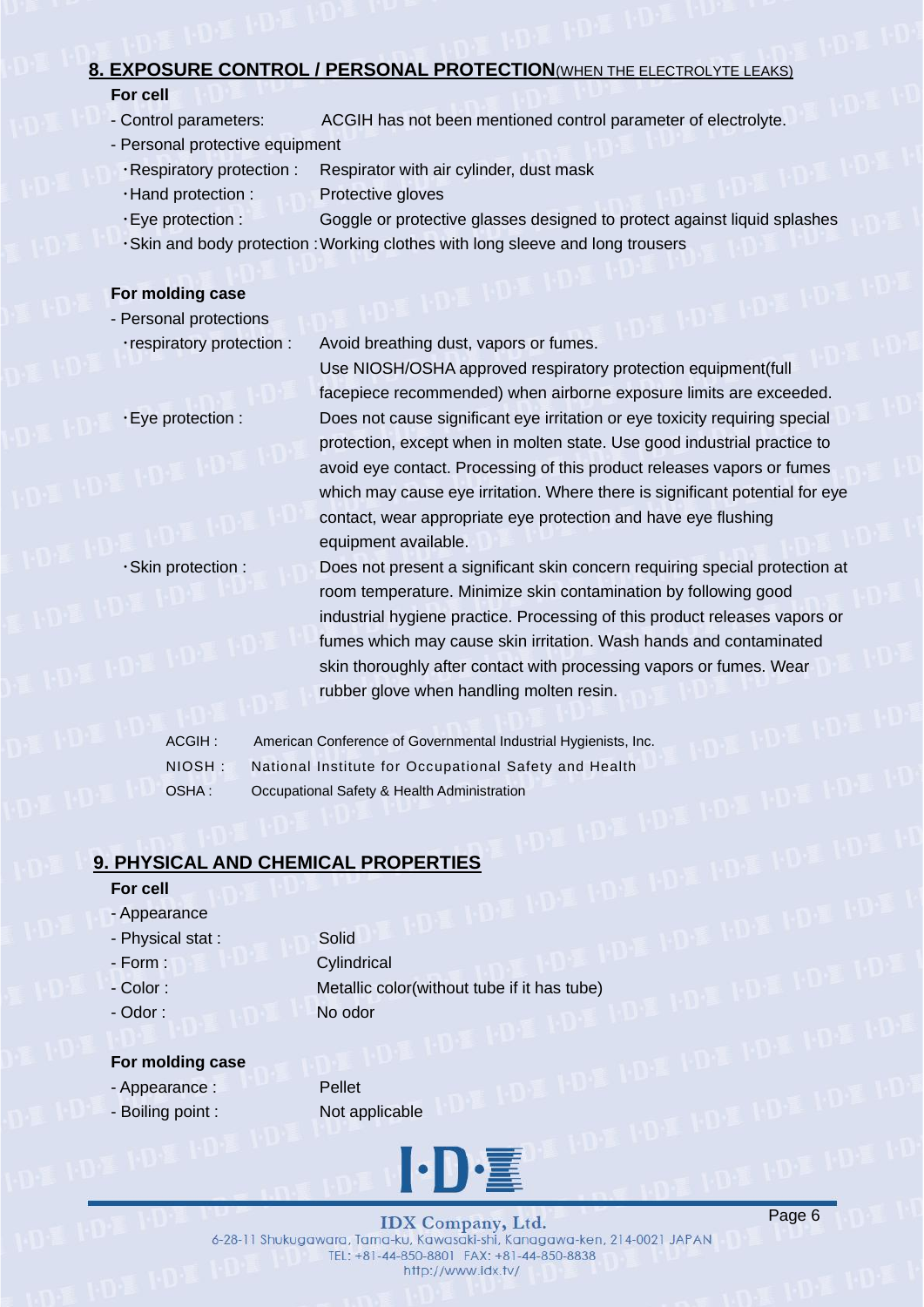- $-$  flash point :  $>$  520 $^{\circ}$ C
- Ignition point : > 550℃
- Vapor pressure : Not applicable
- 
- Specific gravity : 1.2
- 
- Flammability : combustible
- Explosion Limit : Not applicable
- Solubility in water : Unsoluble
- Odor : None
- Melting point : Not applicable - Oxidizibility : None under nomal handling conditions

## **10. STABILITY AND REACTIVITY**

### **For cell**

- Stability : Normally stable unless a strong shock is applied or heated strongly. - Possibility of hazardous reactions: Damage to the container may cause leakage of contents. Contents may leak or ignte due to temperature rise. - Conditions to avoid : Crushing or deformation, use and strage at 80 degree C or higher or at
- high humidity. Usage at a voltage or a current outside the rating and external short circuit.
- Incompatible materials: Conductive matelial such as water or metal pieces. Oxidizing agent such as bleach.
- Hazardous decomposition products : Acrid or harmful gas is emitted during fire.

## **For molding case**

- Thermal decomposition : Decomposition begins at 380℃
- Reactivity with water : none
- Self-reactivity : none
- Hazardous decomposition products :Smoldering or incomplete combustion leads to the formation of toxic gas mixture such as carbon dioxide, carbon monoxide and traces of aliphatic and aromatic hydrocarbons, aldehydes, acids, phenol and phenol derivatives.

- Hazardous reaction : No hazardous reaction observed.

## **11. TOXICOLOGICAL INFORMATION**

## **For cell**

### **Organic Electrolyte**

- 
- Acute toxicity : LD<sub>50</sub>, oral Rat 2,000mg/kg or more - Irritating nature : Irritative to skin and eye

### **For molding case**

- Skin corrosivity, Irritation : None



**IDX** Company, Ltd. 6-28-11 Shukugawara, Tama-ku, Kawasaki-shi, Kanagawa-ken, 214-0021 JAPAN TEL: +81-44-850-8801 FAX: +81-44-850-8838 http://www.idx.tv/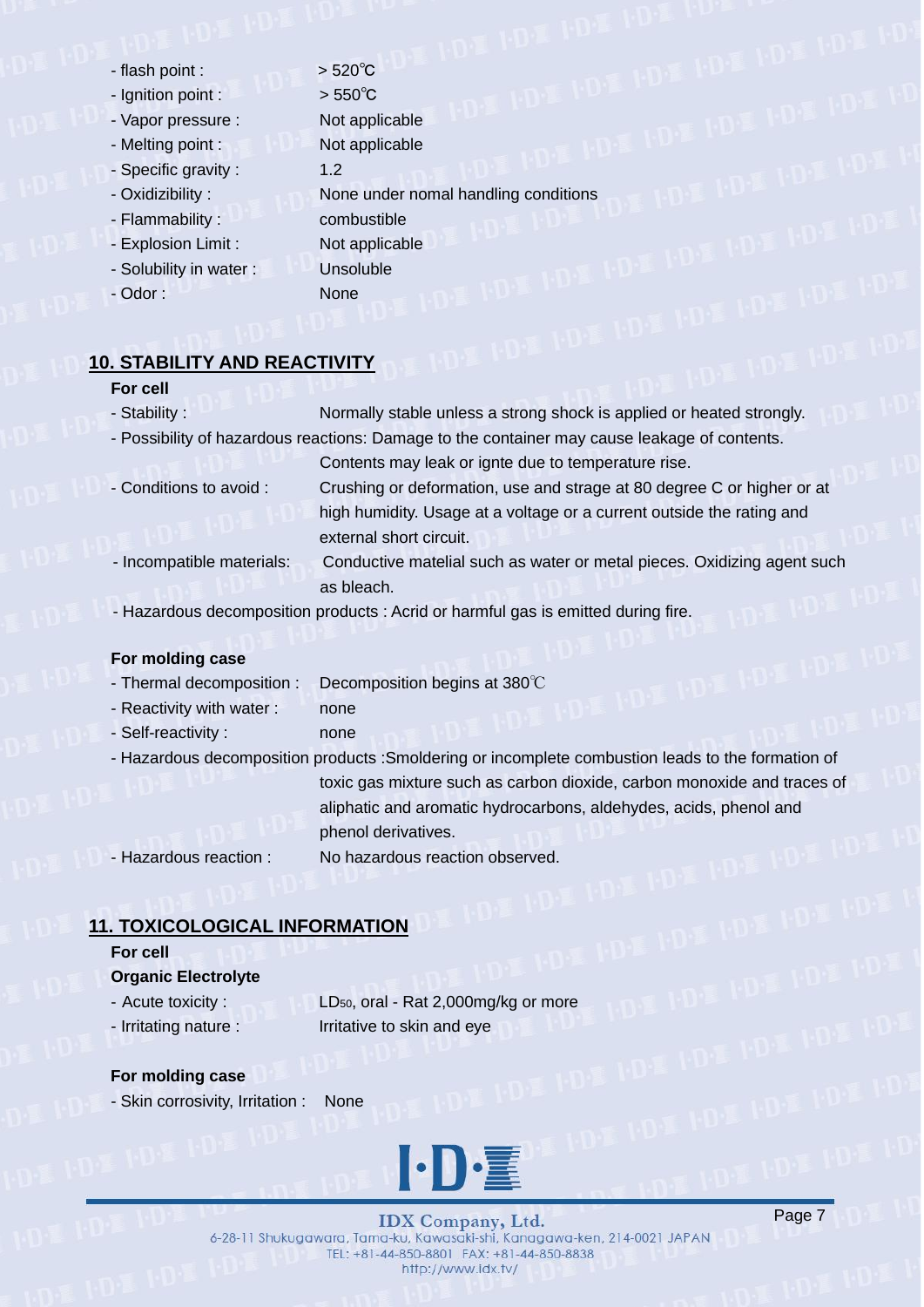- Acute Toxicity, Sub-acute toxicity, Chronic Toxicity, Mutagenic effects : Not known

- Carcinogenic effects : IARC group 3 (not classifiable as to its carcinogenicity to humans)

### **12. ECOLOGICAL INFORMATION**

#### **For cell**

- Persistence / degradability : Since a battery cell and the internal materials remain in the nvironment, do not bury or throw out into the environment.

### **For molding case**

Relevant information is not available.

## **13. DISPOSAL CONSIDERATIONS**

- Recommended methods for safe and environmentally preferred disposal :

### **Product (waste from residues)**

Specified collection or disposal of lithium ion battery is required by the law like as "battery control law" in several nations. Collection or recycle of the battery is mainly imposed on battery's manufacturer or importer in the nations recycle is required.

### **Contaminated packaging**

Neither a container nor packing is contaminated during normal use. When internal materials leaked from a battery cells contaminates, dispose as industrial wastes subject to special control.

## **14. TRANSPORT INFORMATION**

In the case of transportation, avoid exposure to high temperature and prevent the formation of any condensation. Take in a cargo of them without falling, dropping and breakage. Prevent collapse of cargo piles and wet by rain. The container must be handled carefully. Do not give shocks that result in a mark of hitting on a batteries. Please refer to Section 7 – HANDLING AND STORAGE also.

### **UN classification**

- UN Number and proper shipping name :

UN3480 "Lithium ion batteries " [ or UN3481 "Lithium ion batteries packed with equipment " or UN3481 "Lithium ion batteries contained in equipment"].

### [**Watt-hour ratiig is excess of 160Wh**]

There is no applicable product.

## [**Watt-hour ratiig is excess of 100Wh but not exceeding 160Wh**]

There is no applicable product.



**IDX** Company, Ltd. 6-28-11 Shukugawara, Tama-ku, Kawasaki-shi, Kanagawa-ken, 214-0021 JAPAN TEL: +81-44-850-8801 FAX: +81-44-850-8838 http://www.idx.tv/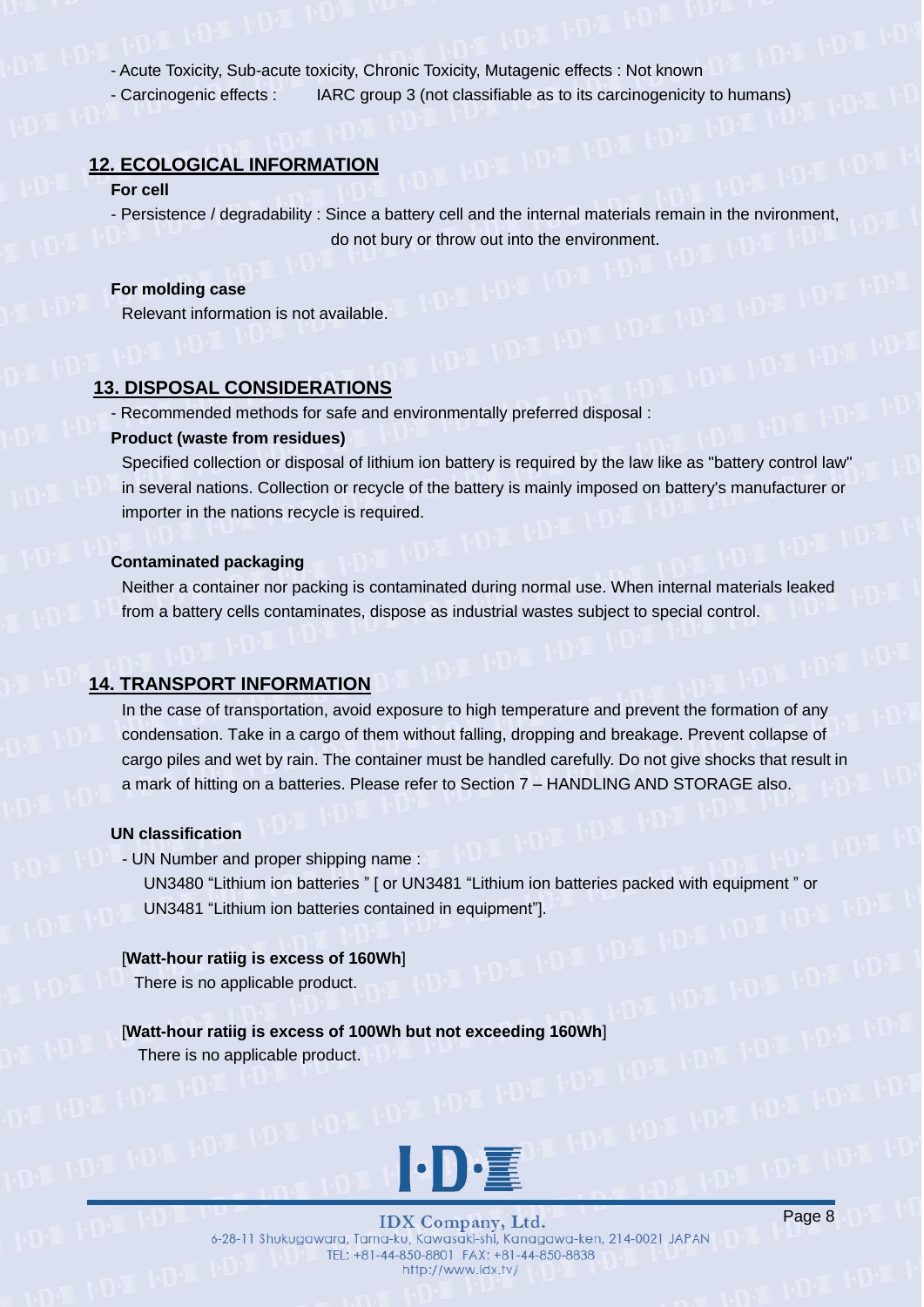### [**Watt-hour ratiig is not more than 100Wh**]

PC-14,E-10,E-10S,E-7,E-7S,E-80,E-80S,E-50,E-50S,NP-L7,NP-L7S,NP-L50,NP-L50S,NP-L46, NP-L40, NP-L40S, SSL-VBG50,SL-VBD50

> Class9 Dangerous Goods (PI965 section 1B) Cargo Aircraft Only

Exempted Dangerous Goods (PI965 section 2) is 2 batteries per one packaging. UN Specification packaging is not required. Packaging must be test for 1.2m drop test. Maximum of 20 spare batteries in carry-on baggage only.

*ENDURA ELITE and ELITE-s are transported after detaching the PC-14 from the battery case.*

All IDX Li-ion batteries have Wh rating marked on notation. Batteries capacity is must be transport at a state of charge(SoC) not exceedind 30% of the their rated capacity.

\* Although this product meets the criteria of "dangerous goods" and are classified "lithium ion batteries", depending on the battery's total capacity in the packaging, etc., they may not be subject to the fully regulated provisions.

#### **Regulation depends on region and transportation mode**

- Worldwide, Air transportation :

ICAO/IATA-DGR [packing instruction 965 section 1B]

- (when shipping batteries "packed with" or "contained in" equipment, use packing instruction 966 or 967 as appropriate.)
- Worldwide, Ocean transportation : IMO-IMDG Code [special provision 188]
- Europe, Ground transportation : ADR [special provision 188]
- \* Instructions or provision in the box brackets are conditions to make the battery cell exempted from full regulation.

## **15. REGULATORY INFORMATION**

- Regulations specifically applicable to the product: US Department of Transportation 49 Code of Federal Regulations [USA] Wastes Disposal and Public Cleaning Law [Japan] Law for Promotion of Effective Utilization of resources [Japan]

## **16. OTHER INFORMATION**

- The information contained in this Safety data sheet is based on the present sate of knowledge and current legislation.